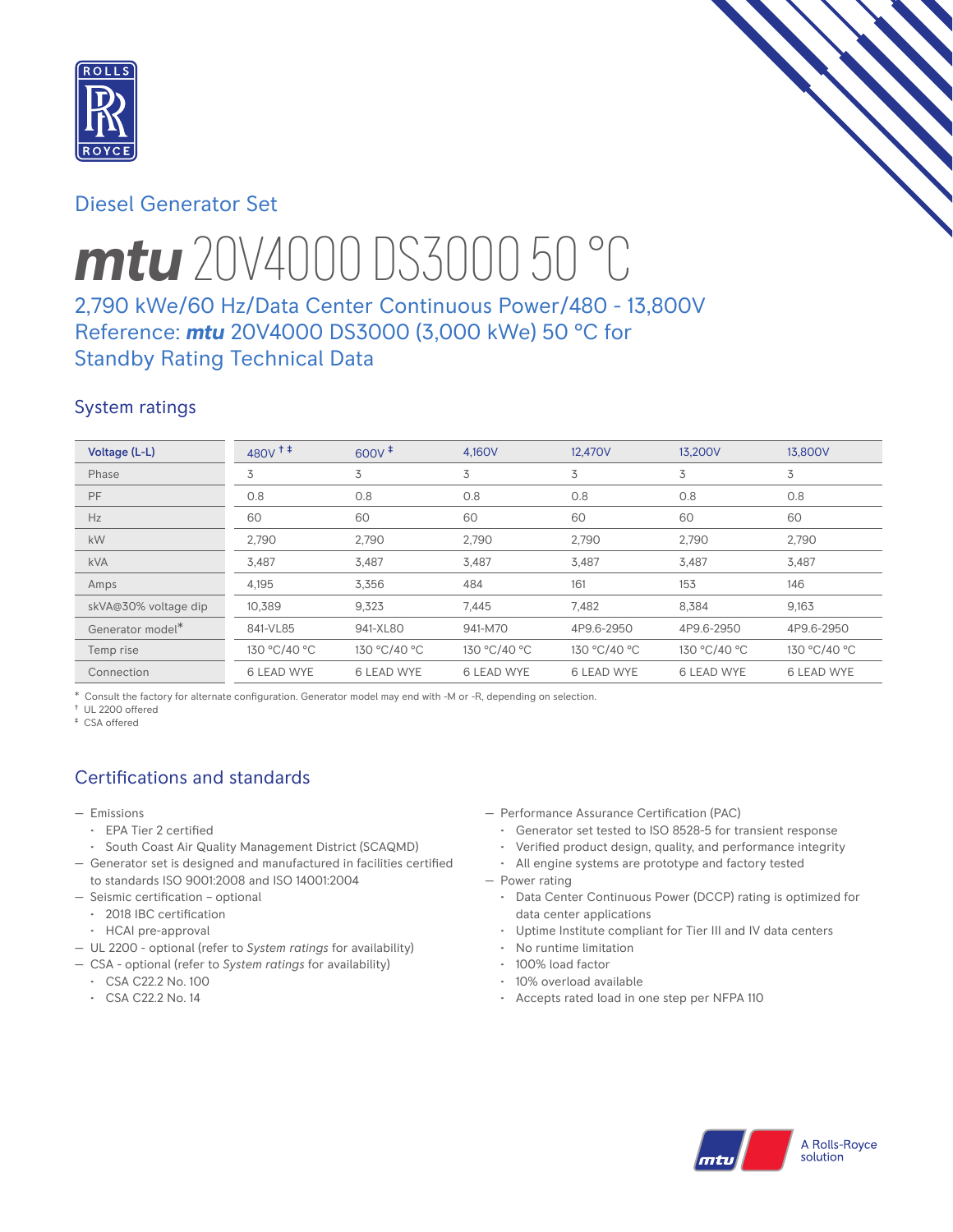## Standard features \*

- Single source supplier
- Global product support
- Two (2) Year/3,000 Hour Basic Limited Warranty
- 20V4000 diesel engine
	- 95.4 liter displacement
	- Common rail fuel injection
- 4-cycle
- Complete range of accessories
- Cooling system
	- Integral set-mounted
	- Engine-driven fan

# Standard equipment \*

#### Engine

- Air cleaners
- Oil pump
- Oil drain extension and shut-off valve
- Centrifugal oil filtration
- Closed crankcase ventilation
- Jacket water pump
- Inter cooler water pump
- Thermostats
- Blower fan and fan drive
- Radiator unit mounted
- Electric starting motor 24V
- Governor electronic Isochronous
- Base structural steel
- SAE flywheel and bell housing
- Charging alternator 24V
- Battery box and cables
- Bulkhead fuel connectors
- Flexible exhaust connection
- EPA certified engine

## **Generator**

- NEMA MG1, IEEE, and ANSI standards compliance for temperature rise and motor starting
- Sustained short circuit current of up to 300% of the rated current for up to 10 seconds
- Self-ventilated and drip-proof
- Superior voltage waveform
- Digital, solid state, volts-per-hertz regulator
- Brushless alternator with brushless pilot exciter
- 4 pole, rotating field
- 2-bearing, sealed
- Flexible coupling
- Full amortisseur windings
- 125% rotor balancing
- 3-phase voltage sensing
- $\pm$  0.25% voltage regulation no load to full load
- 100% of rated load one step
- 5% maximum total harmonic distortion
- Generator
	- Brushless, rotating field generator
	- 2/3 pitch windings
	- Permanent Magnet Generator (PMG) supply to regulator
- 300% short circuit capability
- Digital control panel(s)
	- UL recognized, CSA certified, NFPA 110
	- Complete system metering
	- LCD display

### Digital control panel(s)

- Digital metering
- Engine parameters
- Generator protection functions
- Engine protection
- CANBus ECU communications
- Windows®-based software
- Multilingual capability
- Communications to remote annunciator
- Programmable input and output contacts
- UL recognized, CSA certified, CE approved
- Event recording
- IP 54 front panel rating with integrated gasket
- NFPA 110 compatible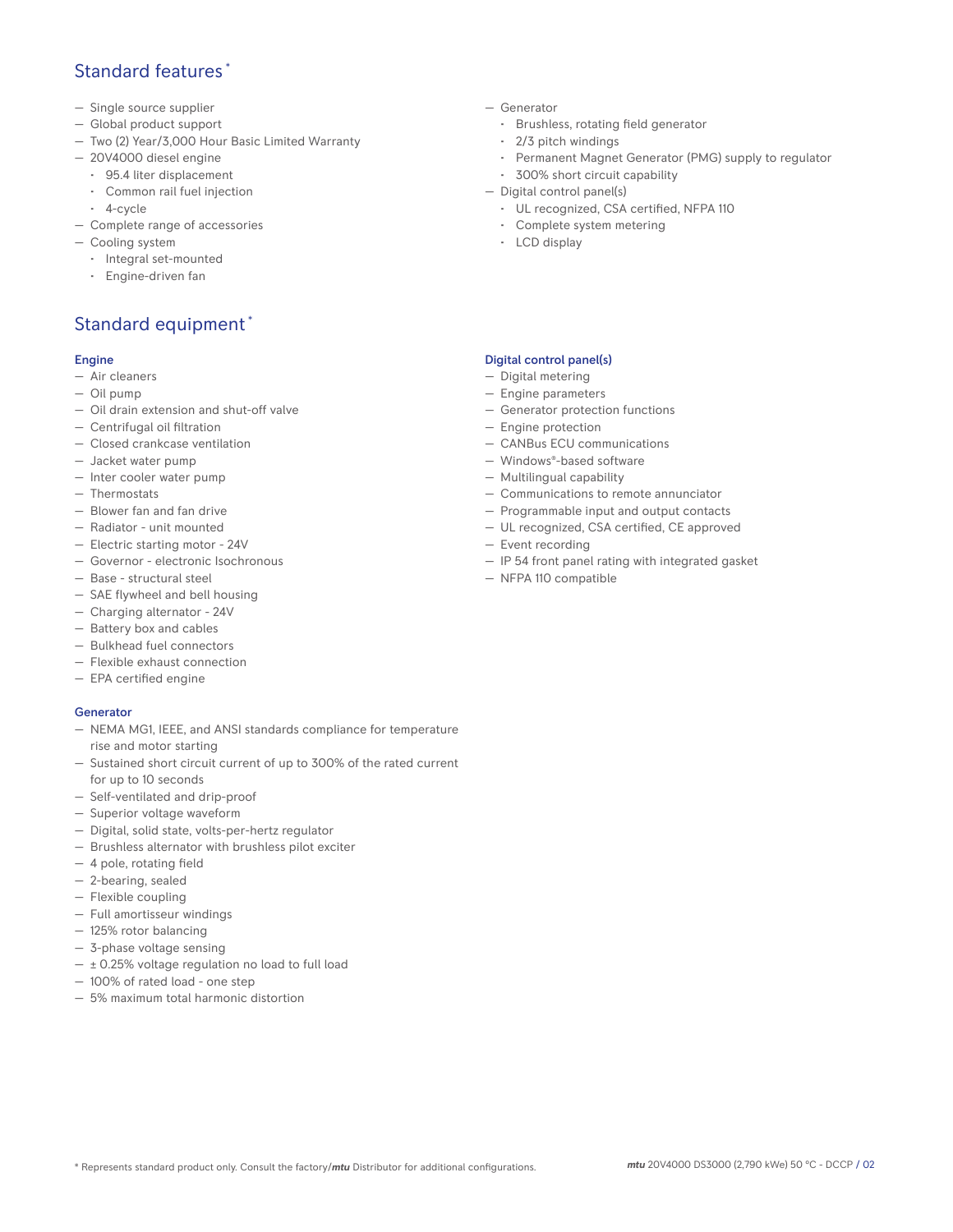# Application data

### Engine

| Manufacturer                         | mtu                           |
|--------------------------------------|-------------------------------|
| Model                                | 20V4000G44S                   |
| Type                                 | 4-cycle                       |
| Arrangement                          | $20-V$                        |
| Displacement: $L$ (in <sup>3</sup> ) | 95.4 (5,822)                  |
| Bore: cm (in)                        | 17 (6.69)                     |
| Stroke: cm (in)                      | 21(8.27)                      |
| Compression ratio                    | 16.4:1                        |
| Rated rpm                            | 1.800                         |
| Engine governor                      | electronic isochronous (ADEC) |
| Maximum power: kWm (bhp)             | 3,010 (4,036)                 |
| Steady state frequency band          | ± 0.25%                       |
| Air cleaner                          | dry                           |
|                                      |                               |

## Liquid capacity

| Total oil system: L (gal)             | 390 (103)  |
|---------------------------------------|------------|
| Engine jacket water capacity: L (gal) | 205 (54.2) |
| After cooler water capacity: L (gal)  | 50 (13.2)  |
| System coolant capacity: L (gal)      | 1.049(277) |
|                                       |            |

### Electrical

| 24    |
|-------|
| 4.200 |
| 8D    |
|       |
|       |

#### Fuel system

| Fuel supply connection size          | $-16$ JIC 37 $\degree$ female |
|--------------------------------------|-------------------------------|
|                                      | 1" NPT adapter provided       |
| Fuel return connection size          | $-16$ JIC 37 $\degree$ female |
|                                      | 1" NPT adapter provided       |
| Maximum fuel lift - cranking: m (ft) | $1(3.3)*$                     |
| Maximum fuel lift - running: m (ft)  | 3.1(10)                       |
| Recommended fuel                     | diesel #2                     |
| Total fuel flow: L/hr (gal/hr)       | 1.620 (428)                   |

\* Fuel lift pump for cranking increases lift to: m (ft) 3.1 (10)

#### Fuel consumption

| At 100% of power rating: L/hr (gal/hr)<br>At 75% of power rating: L/hr (gal/hr)               | 712 (188)<br>553 (146) |
|-----------------------------------------------------------------------------------------------|------------------------|
| At 50% of power rating: L/hr (gal/hr)                                                         | 390 (103)              |
| Cooling - radiator system                                                                     |                        |
| Ambient capacity of radiator: °C (°F)<br>Maximum restriction of cooling air: intake           | 50 (122)               |
| and discharge side of radiator: kPa (in. H <sub>2</sub> 0)                                    | 0.12(0.5)              |
| Water pump capacity: L/min (gpm)                                                              | 1,567(414)             |
| After cooler pump capacity: L/min (gpm)                                                       | 567 (150)              |
| Heat rejection to coolant: kW (BTUM)                                                          | 1,040 (59,143)         |
| Heat rejection to after cooler: kW (BTUM)                                                     | 770 (43,789)           |
| Heat radiated to ambient: kW (BTUM)                                                           | 253 (14,372)           |
| Fan power: kW (hp)                                                                            | 115(154.2)             |
| Air requirements                                                                              |                        |
| Aspirating: *m <sup>3</sup> /min (SCFM)                                                       | 252 (8,900)            |
| Air flow required for radiator                                                                |                        |
| cooled unit: *m <sup>3</sup> /min (SCFM)<br>Remote cooled applications; air flow required for | 3,453 (121,926)        |
| dissipation of radiated generator set heat for a                                              |                        |
| maximum of 25 °F rise: *m <sup>3</sup> /min (SCFM)                                            | 918 (32,405)           |
| * Air density = 1.184 kg/m3 (0.0739 lbm/ft3)                                                  |                        |
| <b>Exhaust system</b>                                                                         |                        |
| Gas temperature (stack): °C (°F)                                                              | 480 (896)              |
| Gas volume at stack temperature: m <sup>3</sup> /min (CFM)                                    | 624 (22,036)           |

| Maximum allowable back pressure at             |           |
|------------------------------------------------|-----------|
| outlet of engine, before piping: kPa (in. H,0) | 8.5(34.1) |